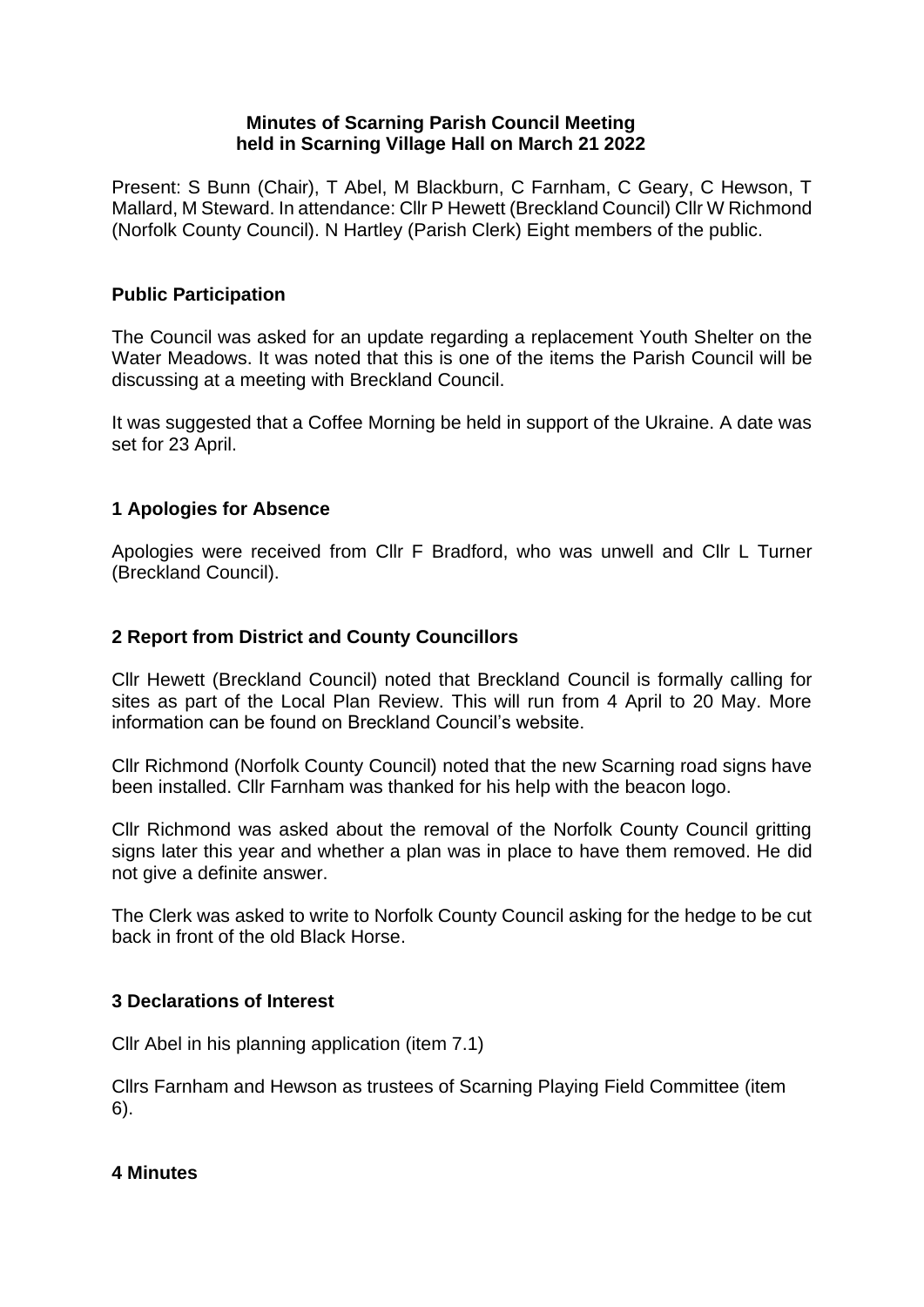It was **RESOLVED** to approve and sign the minutes of the meeting held on 21 February 2022 as a true and accurate record.

## **5 Matters Arising**

None.

## **6 Proposal from the Village Hall Trust regarding parking on Scarning Playing Field**

A proposal was put forward for twenty car parking spaces on the Shipdham Lane Playing Field in front of the pavilion. It was noted that cars park on either side of Dereham Road and that the Village Hall only has five spaces for cars. Cars also park on Shipdham Lane and Park Lane when football matches are held on the playing field. It was noted that additional car parking will benefit the church, the Village Hall and the playing field by providing better off road parking.

It was noted that the Parish Council has set its Precept for 2022/23. It was proposed that funding for a car park be raised over a period of time. It was noted that funding is not available for this project. The Village Hall Trust will save money toward the project. The Playing Field Committee will also raise money toward the project.

The Parish Council **AGREED** in principle to support the proposal. It was noted that the Council will need a Consultation Process to be carried out throughout the parish.

#### **7 Planning**

7.1 Applications considered:-

Land at Pennymeadow Nursery, Podmore Lane 3PL/2022/0251/F Erection of new dwelling and detached garage with ancillary accommodation above and external staircase No objection

7 Miller Close 3PL/2022/0254/HOU Two storey side extension and front porch, following demolition of conservatory No objection

#### **8 Finance**

8.1 The following payments were approved in accordance with the Budget:-

N Hartley, clerk's salary, £810.57

N Hartley, reimbursement of annual subscription & domain cost to Wix for Council website, £116.86

S Goldsworthy, reimbursement for flowers for flower box, £24.16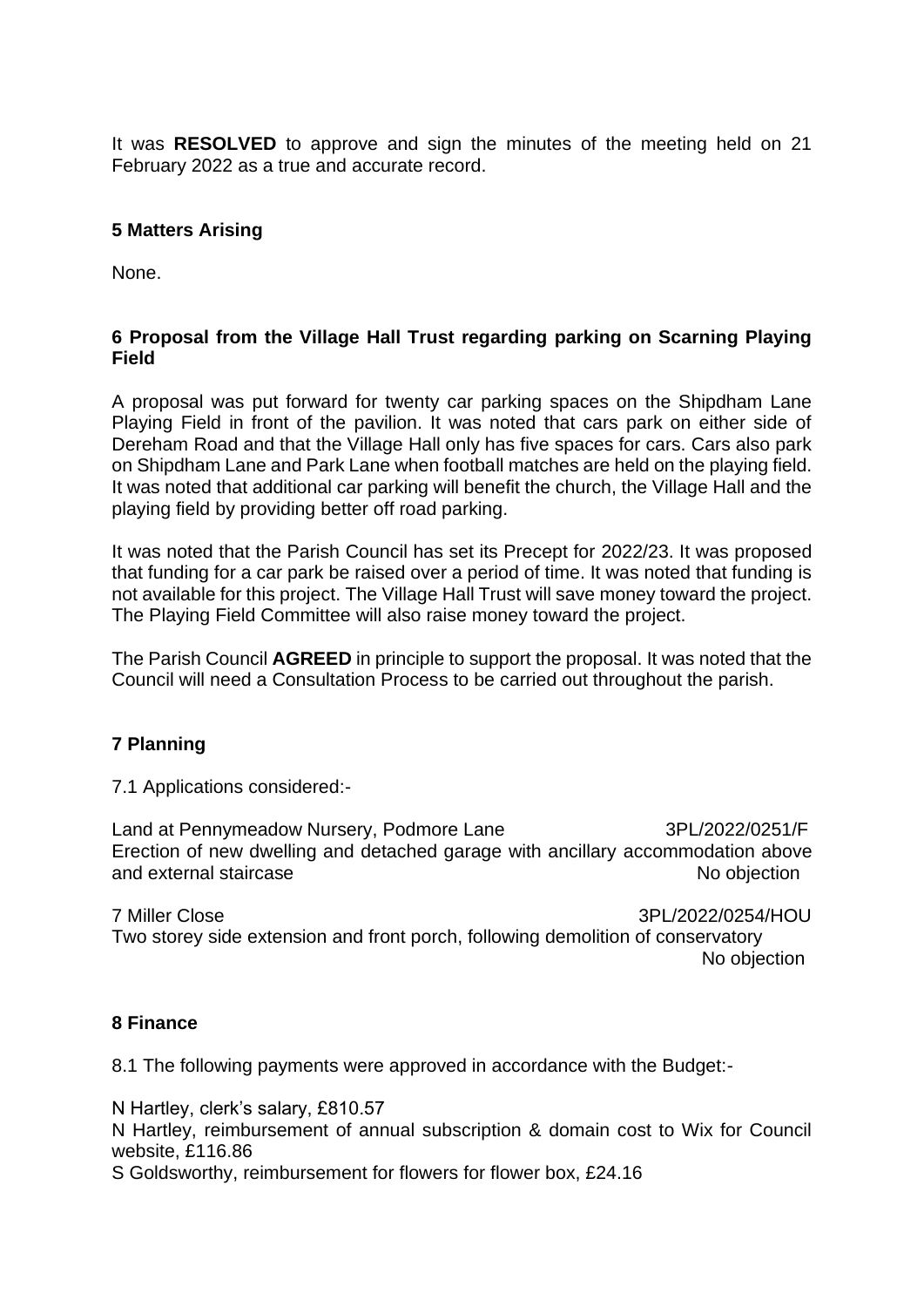N Hartley, reimbursement of expenses, £214.34 N Hartley, reimbursement for stamps for Parish Council, £7.92 Norfolk Association of Local Councils, training course, £54 Scarning PCC, refreshments for participants in Litter Pick (March 5), £27.60 Scarning Village Hall, hire of the Village Hall, £120

8.2 The Council had received the following payments:-

T Rudling, rent of area at Fir Acre, £5 Scarning Playing Field Committee, annual rent of Shipdham Lane Playing Field, £0.05

8.3 The meeting received a report of actual expenditure to budgeted expenditure

8.4 It was **RESOLVED** to appoint SCS Accounting as the Council's Internal Auditor

# **9 Clerk's Report**

A copy of the Clerk's report is attached to the Minutes.

# **10 Internal Control Policy**

It was **RESOLVED** to approve the Internal Control policy.

#### **11 Risk Management Policy**

It was **RESOLVED** to approve the Risk Management policy.

#### **12 Health and Safety Risk Assessment Report**

It was **RESOLVED** to approve the Health and Safety Risk Assessment report.

#### **13 Standing Orders**

It was **RESOLVED** to approve the Standing Orders without amendment.

#### **14 Financial Regulations**

It was **RESOLVED** to approve the revised Financial Regulations with an amendment of items 5 and 6 to reflect that the Council is making payments via online banking.

# **15 Update from Breckland Council on the Council's lease of Scarning Water Meadows**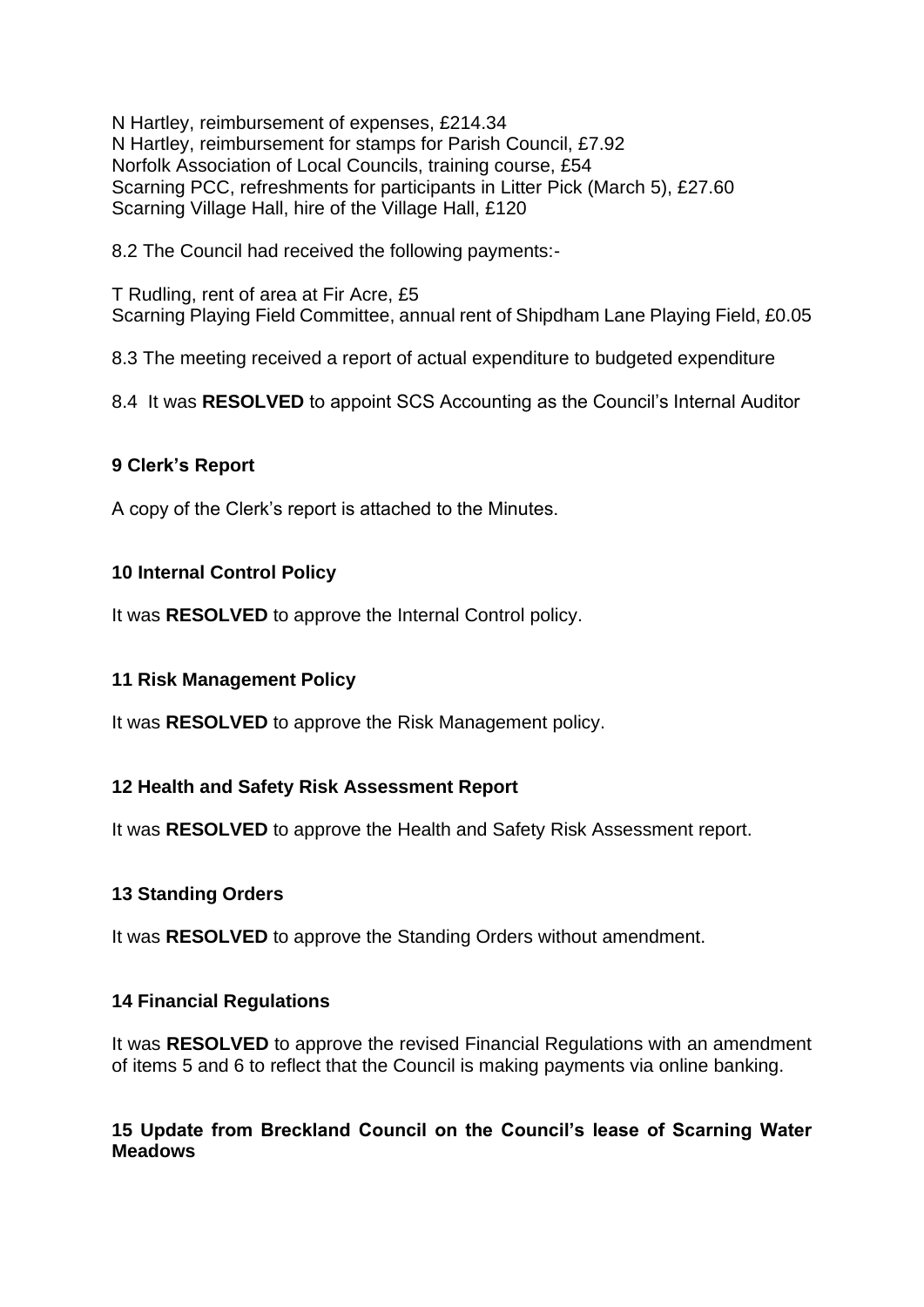It was noted that the chair, the clerk and Cllr Mallard will meet Asset Management regarding the lease of the Meadows. One of the councillors suggested that the Parish Council should hand back responsibility for Lucy's Meadow and Lucy's Meadow North to Breckland Council. No decision was taken regarding this as the chair, clerk and Cllr Mallard are meeting Asset Management. Cllr Hewett said he would attend the meeting with Asset Management.

# **16 Appointment of a contractor to cut Lucy's Meadow and the main meadows in 2022**

It was **RESOLVED** to hold this in abeyance until after the meeting with Breckland Council.

# **17 Initial proposal regarding fencing and grazing on Scarning Water Meadows**

It was **RESOLVED** to hold this in abeyance until after the meeting with Breckland Council.

#### **18 Proposal for a Youth Club**

Cllr Mallard asked if this could be held over to the April meeting.

#### **19 Update on leasing the former Highway Surveyors Land at Chapel Lane**

Cllr Abel advised that Mr Page did not wish to lease the land. It was **RESOLVED** that the Parish Council will leave the land without a tenant.

#### **20 Proposal to cut the hedge on Dereham Road**

Norfolk County Council will be pulling the undergrowth from the bottom of the hedge between Black Horse Close and Hill Rise, but Cllr Richmond noted the landowner is responsible for cutting the hedge. It was **RESOLVED** to wait to see what effect this has and to then decide if the Council will pay a contractor to cut back the hedge where it falls onto the path and restricts use of the footpath.

#### **21 Proposal to widen the Dereham Road footpath**

Cllr Richmond (Norfolk County Council) said the footpath could be widened under the Parish Partnership Scheme. He noted that he had asked for the footpath to be resurfaced between Podmore Lane and the school. The Council noted this is not the part of the footpath it understood was to be resurfaced. The Council asked Cllr Richmond if the footpath can be resurfaced between Black Horse Close and Hill Rise, not from Podmore Lane to the school.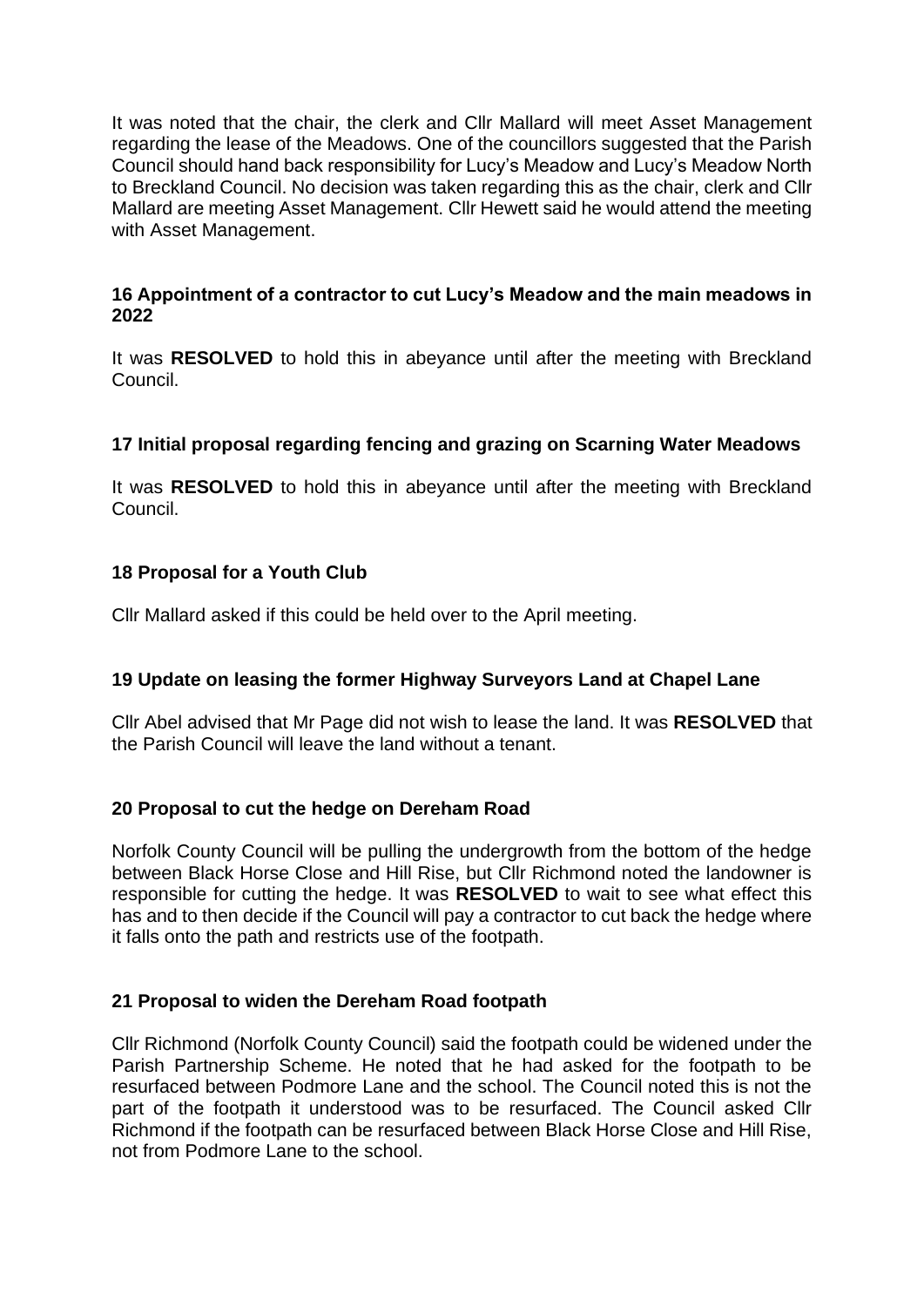# **22 Bright Ideas for Scarning**

It was **RESOLVED** to approve a document for the parish website and the Parish Council website explaining the Council's response to the various ideas put forward.

## **23 Information from the Green Lane Association**

The Council received an email from the Green Lane Association.

#### **24 Queen's Jubilee**

Cllr Farnham noted the next meeting is on March 23. He asked the amount that has been budgeted for the event.

# **25 Community Car Scheme**

Cllr Farnham asked the clerk to find out what needs to be done to have Scarning included in the Dereham Community Car Scheme.

#### **26 Items for Inclusion in the Next Agenda**

A proposal for a Youth Club

The footpath between Black Horse Close and Hill Rise

The lease of the Water Meadows

#### **27 Next Meeting**

The next meeting will be in the Village Hall at 7pm on April 11. This is the Annual Parish Meeting. It will be followed by the usual Parish Council meeting at 7.30pm.

There being no further business, the meeting was closed at 9.15pm.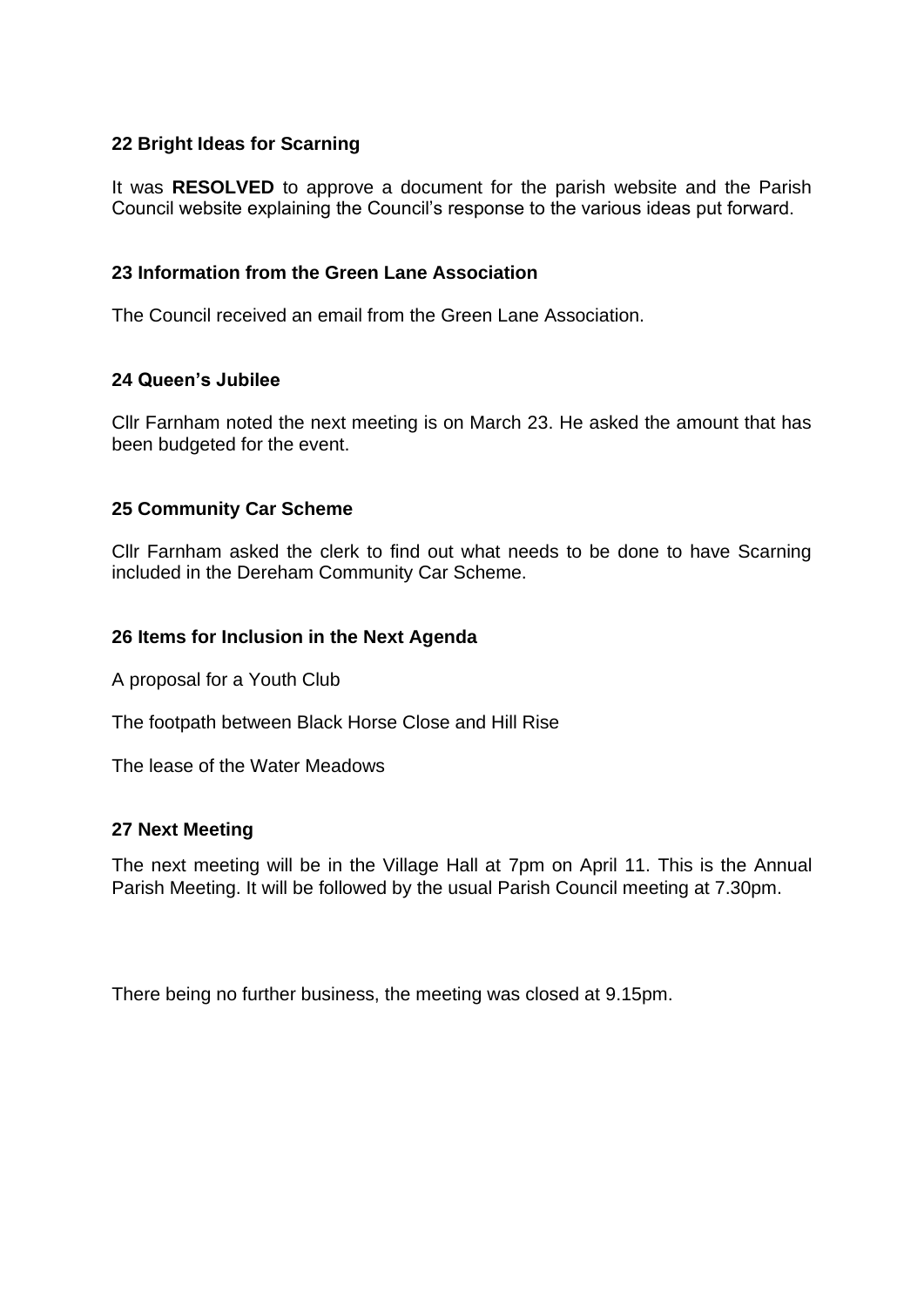# **Clerk's Report (March 2022)**

## **The Broadway**

Norfolk County Council has programmed to have the offlets cleaned and jetted (Job 222542). The Give Way sign will be repaired (222537)

#### **Deer Signs**

Norfolk County Council has agreed the location for two signs when exiting and entering the older part of the village. We are waiting for an installation date.

# **Dereham Road 'Dips'**

The 'dips' have been programmed (Job 222556 and 222555).

# **Dereham Road/Hall Cottages**

Norfolk County Council had cleared the drains outside 1 Hall Cottages to help prevent flooding. This has subsequently been programmed for a 'hotbox repair' to slope the road towards the gully (NCC Job 222538). NCC has also programmed to have the gully cleaned and jetted (Job 222543).

#### **Graffiti**

The graffiti on the Council bin by Ted Ellis play area. I have asked Tom Mansfield to remove.

#### **WATER MEADOWS**

#### **Ditches**

The Parish Council is responsible for the maintenance of the ditches under the terms of the lease. I have met Sam Brown of Norfolk Wildlife Trust.

#### **Lucy's Meadow North**